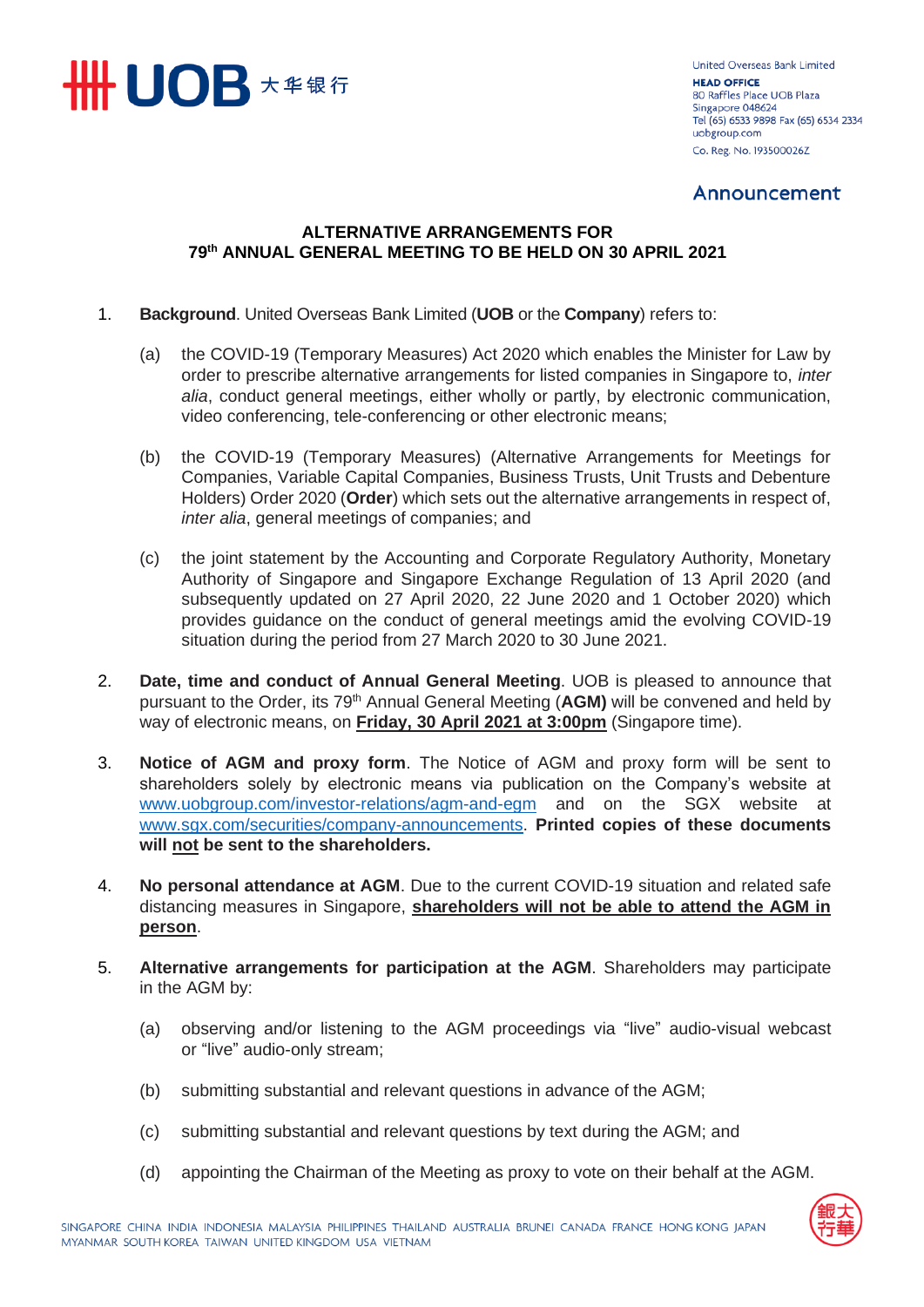

Details of the steps for pre-registration, submission of questions and voting at the AGM by shareholders, including CPF and SRS investors, are set out in the Appendix to this announcement. In addition, CPF and SRS investors who wish to appoint the Chairman of the Meeting as proxy should approach their respective CPF Agent Banks or SRS Operators to submit their votes by **5:00pm on 20 April 2021**. There will be no "live" voting at the AGM.

- 6. **Persons who hold shares through relevant intermediaries**. Persons who hold UOB shares through relevant intermediaries (as defined in section 181 of the Companies Act, Chapter 50), other than CPF and SRS investors, and who wish to participate in the AGM should contact the relevant intermediary through which they hold such shares as soon as possible to make the necessary arrangements for their participation in the AGM.
- 7. **UOB Annual Report 2020 and Letter to Shareholders**. The UOB Annual Report 2020 and the Letter to Shareholders dated 31 March 2021 (in relation to the proposed renewal of the Share Purchase Mandate) may be accessed at the Company's website at [www.uobgroup.com/investor-relations/agm-and-egm](http://www.uobgroup.com/investor-relations/agm-and-egm) and the SGX website at [www.sgx.com/securities/company-announcements.](https://www.sgx.com/securities/company-announcements)

| <b>Key dates</b>                     | <b>Actions</b>                                                                                                                                                                                                                                                                                                                 |
|--------------------------------------|--------------------------------------------------------------------------------------------------------------------------------------------------------------------------------------------------------------------------------------------------------------------------------------------------------------------------------|
| 31 March 2021<br>(Wednesday)         | Shareholders, including CPF and SRS investors,<br>begin<br>pre-register<br>to<br>may<br>at<br>https://uobagm2021.conveneagm.com to:<br>participate in the "live" audio-visual webcast/"live"<br>audio-only stream of the AGM proceedings;<br>submit questions in advance; and<br>appoint the Chairman of the Meeting as proxy. |
| 14 April 2021<br>(Wednesday)         | Deadline to submit questions for the AGM.                                                                                                                                                                                                                                                                                      |
| 19 April 2021<br>(Monday)            | Publication of answers to questions on Company's website<br>www.uobgroup.com/investor-relations/agm-and-egm<br>at<br>and on the SGX website.                                                                                                                                                                                   |
| 5:00pm on 20 April 2021<br>(Tuesday) | Deadline for CPF or SRS investors who wish to appoint the<br>Chairman of the Meeting as proxy to approach their<br>respective Agent Banks/SRS operators to submit their<br>votes.                                                                                                                                              |

8. **Key dates/deadlines**. The key dates/deadlines which shareholders should take note of are summarised in the table below: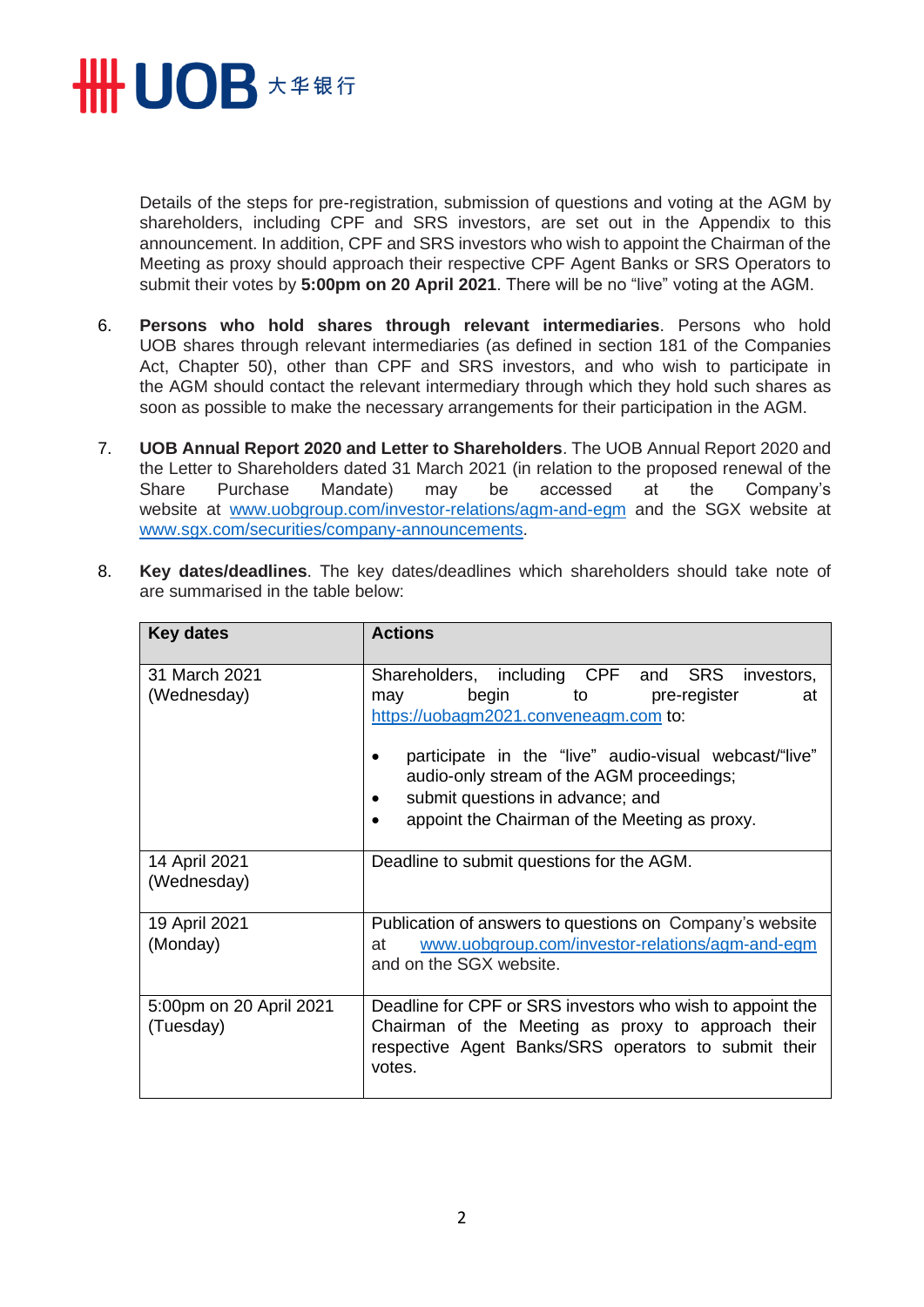

| <b>Key dates</b>                                              | <b>Actions</b>                                                                                                                                                                                                                                                                                                                                                                                                                                     |
|---------------------------------------------------------------|----------------------------------------------------------------------------------------------------------------------------------------------------------------------------------------------------------------------------------------------------------------------------------------------------------------------------------------------------------------------------------------------------------------------------------------------------|
| 3:00pm on 27 April 2021<br>(Tuesday)                          | Deadline for shareholders to:<br>pre-register for the AGM; and<br>$\bullet$<br>submit instruments appointing the Chairman of the<br>$\bullet$<br>Meeting as proxy.                                                                                                                                                                                                                                                                                 |
| 3:00pm on 29 April 2021<br>(Thursday)                         | Authenticated registrants will receive an email which will<br>contain instructions on how they may access the "live"<br>audio-visual webcast or "live" audio-only stream of the AGM<br>proceedings (Confirmation Email).                                                                                                                                                                                                                           |
|                                                               | Registrants who do not receive the Confirmation Email by<br>12:00pm on 29 April 2021, but have registered by the<br>27 April 2021 deadline, should contact UOB's share<br>registrar, Boardroom Corporate & Advisory Services<br>Pte Ltd<br>(65)<br>6536 5355<br>office<br>at<br>during<br>hours<br>8:30am<br>from<br>to<br>5:30 <sub>pm</sub><br>email<br>or<br>via<br>at<br>srs.teamb@boardroomlimited.com before 10:00am<br>on<br>30 April 2021. |
| Date and time of AGM -<br>3:00pm on 30 April 2021<br>(Friday) | Shareholder may choose to participate in the AGM by:<br>clicking on the link in the Confirmation Email and<br>(a)<br>following the instructions to access the "live" audio-<br>visual webcast of the AGM proceedings and/or submit<br>substantial and relevant text-based questions "live" at<br>the AGM via the audio-visual webcast platform; or                                                                                                 |
|                                                               | (b) calling the toll-free telephone number to access the<br>"live" audio-only stream of the AGM proceedings.                                                                                                                                                                                                                                                                                                                                       |
|                                                               | Shareholders must access the AGM proceedings via the<br>"live" audio-visual webcast in order to submit text-based<br>questions "live" at the AGM.                                                                                                                                                                                                                                                                                                  |
| 5:00pm on 7 May 2021<br>(Friday)                              | Record Date for determining entitlements to final dividend,<br>subject to shareholders' approval at the AGM.                                                                                                                                                                                                                                                                                                                                       |
| 25 June 2021<br>(Friday)                                      | Payment date for final dividend, subject to shareholders'<br>approval at the AGM                                                                                                                                                                                                                                                                                                                                                                   |

9. **Further information**. Shareholders may refer to the Frequently Asked Questions which may be accessed on the Company's website at [www.uobgroup.com/investor-relations/agm-and](https://www.uobgroup.com/investor-relations/agm-and-egm)[egm](https://www.uobgroup.com/investor-relations/agm-and-egm) and the SGX website for more information.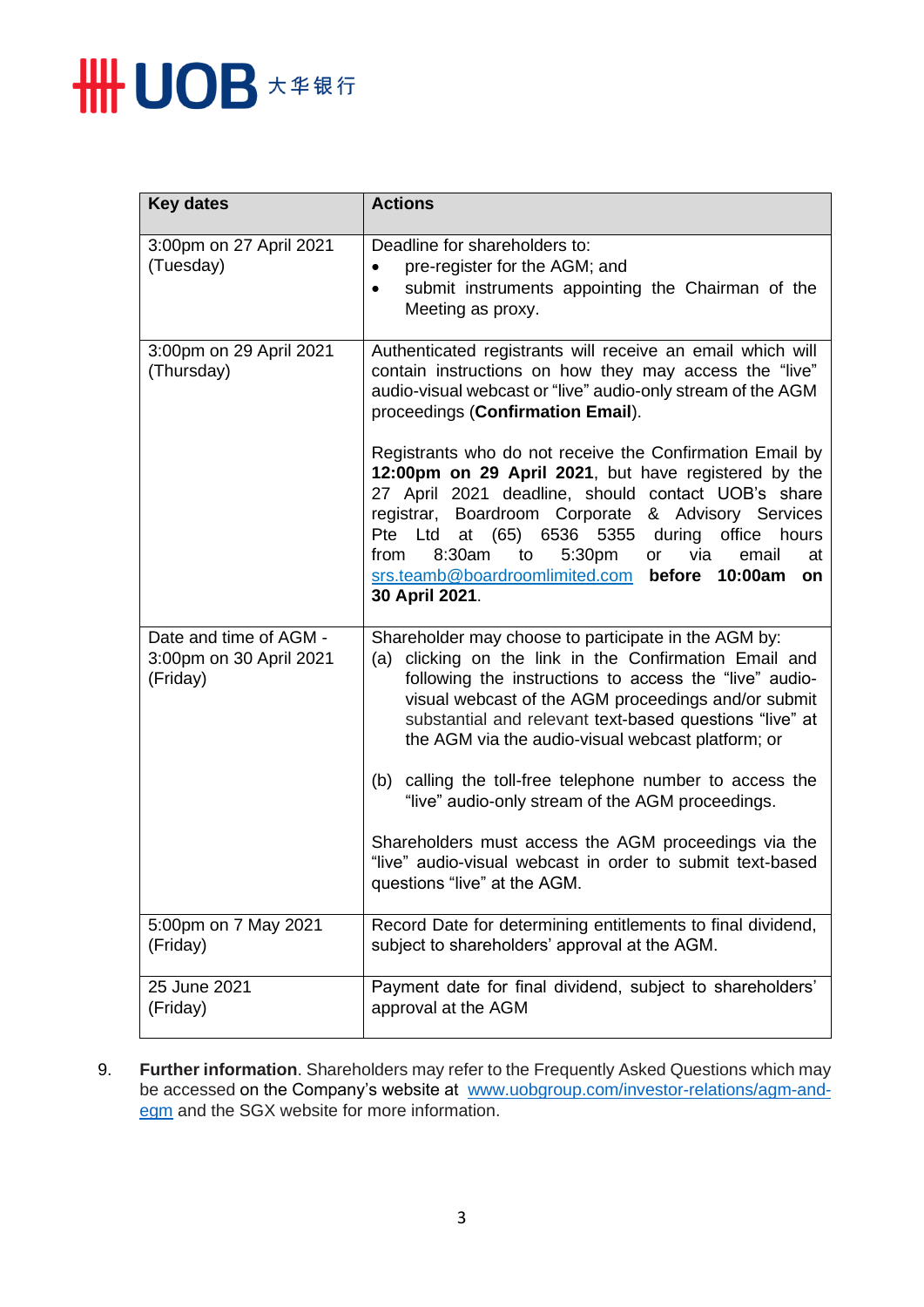

10. **Important reminder**. **Due to the constantly evolving COVID-19 situation in Singapore, the Company may be required to change its arrangements for the AGM at short notice. Shareholders should check the Company's website at**  [www.uobgroup.com/investor-relations/agm-and-egm](https://www.uobgroup.com/investor-relations/agm-and-egm) **and the SGX website at**  [www.sgx.com/securities/company-announcements](https://www.sgx.com/securities/company-announcements) **for the latest updates on the AGM arrangements.**

UOB would like to thank all shareholders for their patience and co-operation in enabling us to hold our AGM with the optimum safe management measures amidst the current COVID-19 pandemic.

BY ORDER OF THE BOARD

Joyce Sia/Theresa Sim Company Secretaries

Singapore 31 March 2021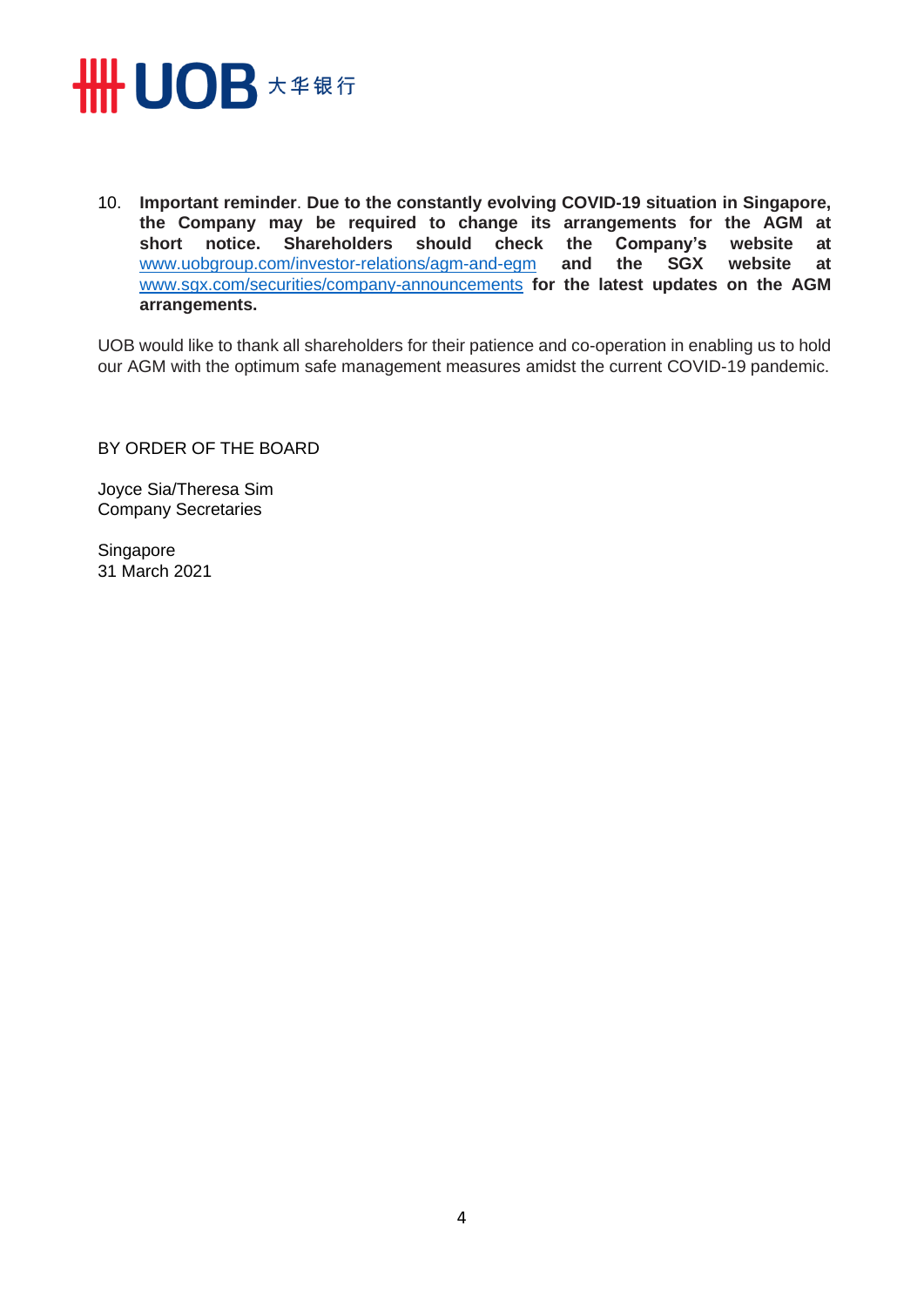

## **APPENDIX**

## **Steps for pre-registration, submission of questions and voting at the AGM**

Shareholders will need to complete the following steps to be able to observe and/or listen to the AGM proceedings through a "live" audio-visual webcast or "live" audio-only stream, submit questions in advance of, or "live" at, the AGM and vote by appointing the Chairman of the Meeting as proxy to vote on their behalf at the AGM.

| No. | <b>Steps</b>                                                       | <b>Details</b>                                                                                                                                                                                                                                                                                                                                                                           |
|-----|--------------------------------------------------------------------|------------------------------------------------------------------------------------------------------------------------------------------------------------------------------------------------------------------------------------------------------------------------------------------------------------------------------------------------------------------------------------------|
| 1.  | <b>Pre-registration</b>                                            | Shareholders, including CPF and SRS investors, can<br>pre-register for the AGM at the pre-registration website at<br>https://uobagm2021.conveneagm.com from 31 March 2021 till<br>27 April 2021 at 3:00pm to enable UOB to verify their status as<br>shareholders.                                                                                                                       |
|     |                                                                    | Authenticated registrants will receive an email containing<br>instructions on how to access the "live" audio-visual webcast<br>and "live" audio-only stream of the AGM proceedings<br>(Confirmation Email).                                                                                                                                                                              |
|     |                                                                    | Registrants who do not receive the Confirmation Email by<br>12:00pm on 29 April 2021, but have registered by the<br>27 April 2021 deadline, should contact UOB's share<br>registrar, Boardroom Corporate & Advisory Services<br>Pte Ltd at +65 6536 5355 during office hours from 8:30am to<br>5:30pm or via email at srs.teamb@boardroomlimited.com<br>before 10:00am on 30 April 2021. |
| 2.  | <b>Submit questions</b><br>in advance of, or<br>"live" at, the AGM | Shareholders, including CPF and SRS investors, can<br>submit questions in advance of, or "live" at, the AGM.                                                                                                                                                                                                                                                                             |
|     |                                                                    | Submission of substantial and relevant questions in<br>advance. Shareholders, including CPF and SRS investors,<br>can submit questions related to the resolutions to be tabled for<br>approval at the AGM to the Chairman of the Meeting, in<br>advance of the AGM, in the following manner:                                                                                             |
|     |                                                                    | (a) Via pre-registration website.<br>Shareholders<br>who<br>pre-register<br>for<br>the<br>AGM<br>their<br>may<br>submit<br>pre-registration<br>questions<br>via<br>the<br>website<br>at<br>https://uobagm2021.conveneagm.com.                                                                                                                                                            |
|     |                                                                    | (b) Via email. Shareholders may submit their questions via<br>email at uob_agm@uobgroup.com.                                                                                                                                                                                                                                                                                             |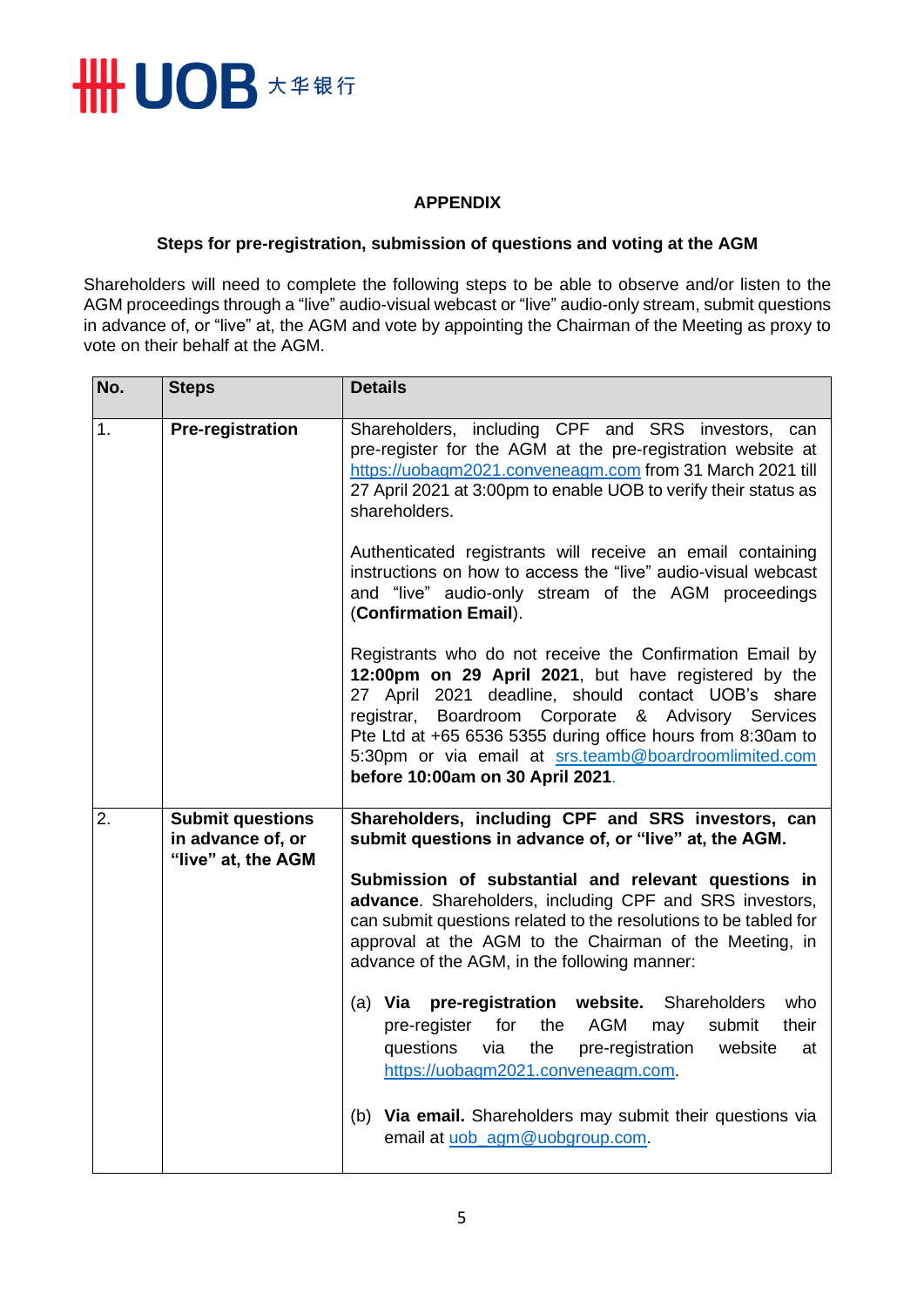

| No. | <b>Steps</b> | <b>Details</b>                                                                                                                                                                                                                                                                                                                                                                                                                                                                                                                                                                                                                                                                                                                                                                                                                                                                      |
|-----|--------------|-------------------------------------------------------------------------------------------------------------------------------------------------------------------------------------------------------------------------------------------------------------------------------------------------------------------------------------------------------------------------------------------------------------------------------------------------------------------------------------------------------------------------------------------------------------------------------------------------------------------------------------------------------------------------------------------------------------------------------------------------------------------------------------------------------------------------------------------------------------------------------------|
|     |              | By post. Shareholders may submit their questions by post<br>(c)<br>to 80 Raffles Place, #04-20, UOB Plaza 2, Singapore<br>048624 (Attention: The Company Secretary).                                                                                                                                                                                                                                                                                                                                                                                                                                                                                                                                                                                                                                                                                                                |
|     |              | When sending in your questions via email or by post, please<br>also provide us with the following details:<br>your full name;<br>NRIC/passport number;<br>your address; and<br>$\bullet$<br>the manner in which you hold shares in UOB<br>(e.g., via CDP, CPF, SRS and/or scrip).                                                                                                                                                                                                                                                                                                                                                                                                                                                                                                                                                                                                   |
|     |              | Deadline to submit questions. All questions must be<br>submitted by 14 April 2021.                                                                                                                                                                                                                                                                                                                                                                                                                                                                                                                                                                                                                                                                                                                                                                                                  |
|     |              | Pre-register to ask substantial and relevant questions<br>"live"<br>the<br>AGM.<br>Shareholders,<br>at<br>including<br><b>CPF</b><br>and SRS investors, who wish to submit text-based<br>questions<br>"live"<br>AGM<br>at<br>the<br>must<br>pre-register<br>https://uobagm2021.conveneagm.com<br>that<br>at<br><b>SO</b><br>a a<br>Confirmation Email containing instructions on how to access<br>the "live" audio-visual webcast or "live" audio-only stream of<br>the AGM proceedings can be sent to them following<br>verification. Shareholders will not be able to submit<br>questions "live" at the AGM via the audio-only stream of the<br>AGM proceedings.                                                                                                                                                                                                                  |
|     |              | Addressing questions. The Company will endeavour to<br>address substantial and relevant questions (which are related<br>to the resolutions to be tabled for approval at the AGM)<br>received from shareholders in advance of the AGM. Answers<br>to substantial and relevant questions will be published<br>on www.uobgroup.com/investor-relations/agm-and-egm and<br>on the SGX website by 19 April 2021 prior to the AGM. During<br>the AGM, we will address as many substantial and relevant<br>questions (which are related to the resolutions to be tabled for<br>approval at the AGM) which have not already been addressed<br>prior to the AGM, as well as those received "live" at the AGM,<br>as we can. Where substantially similar questions are<br>received, we will consolidate such questions and<br>consequently not all questions may be individually<br>addressed. |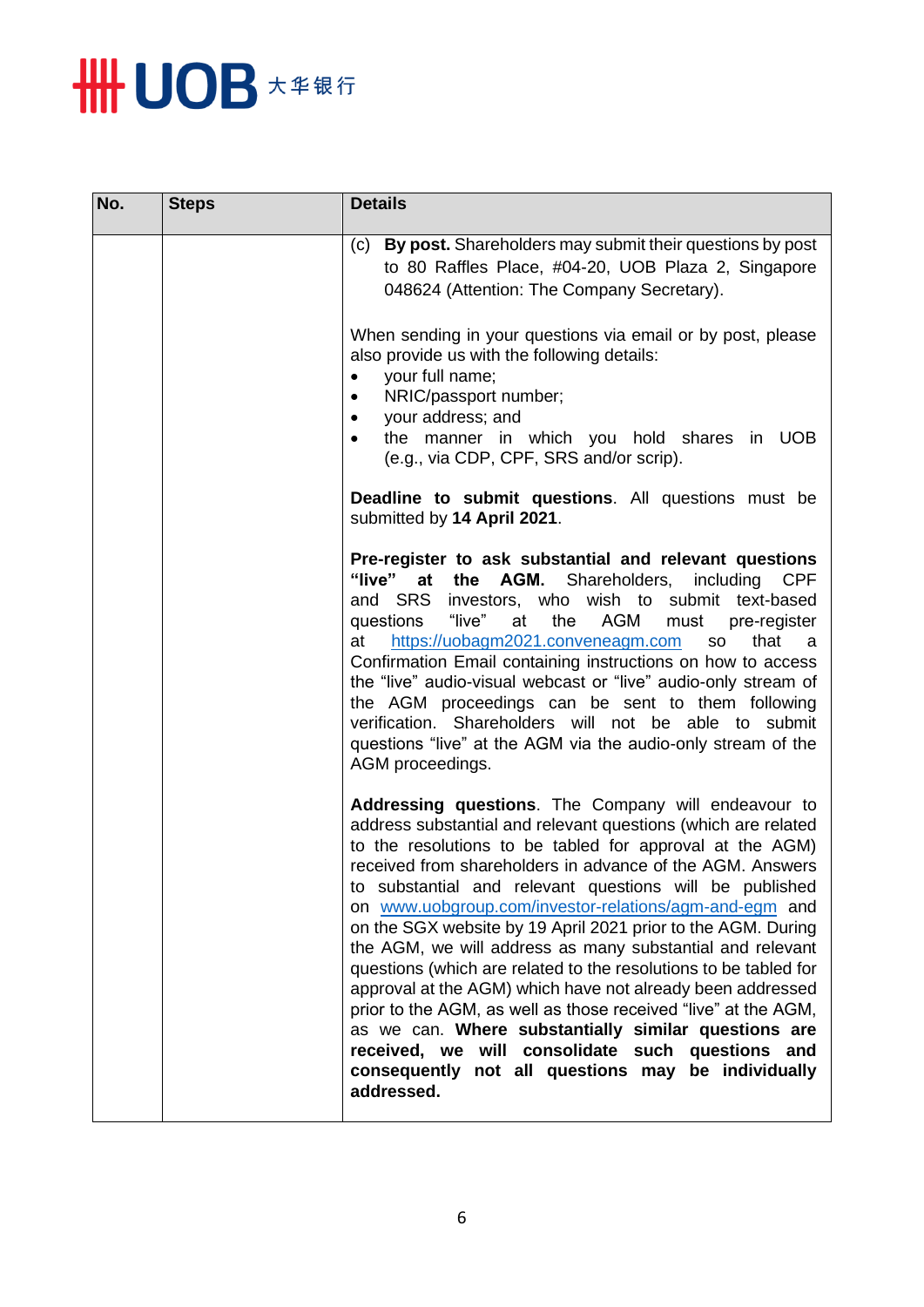

| No. | <b>Steps</b>                                                                                                      | <b>Details</b>                                                                                                                                                                                                                                                                                                                                                                                                                                                                                                                                               |
|-----|-------------------------------------------------------------------------------------------------------------------|--------------------------------------------------------------------------------------------------------------------------------------------------------------------------------------------------------------------------------------------------------------------------------------------------------------------------------------------------------------------------------------------------------------------------------------------------------------------------------------------------------------------------------------------------------------|
|     |                                                                                                                   | <b>Minutes of AGM.</b> The Company will publish the minutes of the<br>AGM on the Company's website and on the SGX website, and<br>the minutes will include the responses to substantial and<br>relevant questions from shareholders which are addressed<br>during the AGM.                                                                                                                                                                                                                                                                                   |
| 3.  | <b>Submit</b><br><b>instruments</b><br>appointing<br><b>Chairman of the</b><br><b>Meeting as proxy</b><br>to vote | Appointment of Chairman of the Meeting as proxy.<br>Shareholders will not be able to vote during the "live" audio-<br>visual webcast or "live" audio-only stream of the AGM<br>proceedings. Shareholders (whether individual or corporate)<br>who pre-register to observe and/or listen to the AGM<br>proceedings and wish to vote on the resolutions to be tabled<br>to the AGM must appoint the Chairman of the Meeting as their<br>proxy to vote on their behalf at the AGM, in accordance with<br>the instructions on the instrument appointing a proxy. |
|     |                                                                                                                   | Specific voting instructions to be given. Where<br>shareholders (whether individual or corporate) appoint the<br>Chairman of the Meeting as their proxy, they must give specific<br>instructions as to voting, or abstentions from voting, in respect<br>of a resolution in the instrument appointing a proxy, failing<br>which the appointment of the Chairman of the Meeting as<br>proxy for that resolution will be treated as invalid.                                                                                                                   |
|     |                                                                                                                   | <b>Submission of instruments of proxy.</b> The instrument<br>appointing the Chairman of the Meeting as proxy must be<br>submitted in the following manner:                                                                                                                                                                                                                                                                                                                                                                                                   |
|     |                                                                                                                   | (a) if submitted electronically:                                                                                                                                                                                                                                                                                                                                                                                                                                                                                                                             |
|     |                                                                                                                   | via email at uob_agm@uobgroup.com; or<br>(i)                                                                                                                                                                                                                                                                                                                                                                                                                                                                                                                 |
|     |                                                                                                                   | pre-registration<br>website<br>(ii)<br>via<br>the<br>at<br>https://uobagm2021.conveneagm.com; or                                                                                                                                                                                                                                                                                                                                                                                                                                                             |
|     |                                                                                                                   | (b) if submitted by post, to 80 Raffles Place, #04-20 UOB<br>Plaza 2, Singapore 048624 (Attention: The Company<br>Secretary.                                                                                                                                                                                                                                                                                                                                                                                                                                 |
|     |                                                                                                                   | in each case, by 3:00pm on 27 April 2021.                                                                                                                                                                                                                                                                                                                                                                                                                                                                                                                    |
|     |                                                                                                                   | Please download, complete and sign the proxy form,<br>before submitting it by post to the address provided<br>above, or before scanning (if necessary) and sending it<br>by email to the email address provided above.                                                                                                                                                                                                                                                                                                                                       |
|     |                                                                                                                   |                                                                                                                                                                                                                                                                                                                                                                                                                                                                                                                                                              |